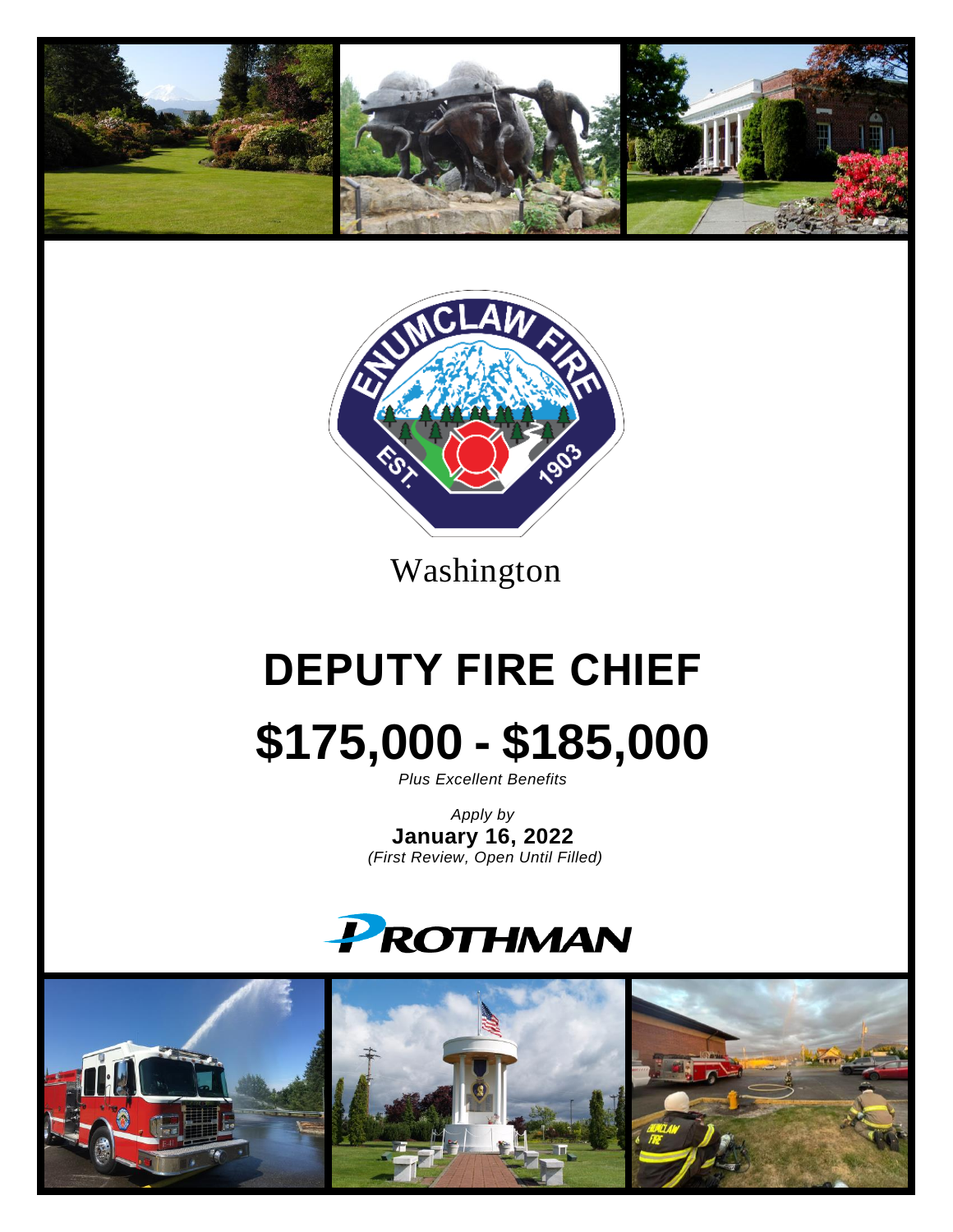# **WHY APPLY**



Headquartered in the City of Enumclaw in south-east King County, Washington on a plateau of agricultural and forested land nestled against the Cascade foothills, Enumclaw Fire is known for providing

consistent and exceptional customer service by compassionately serving the community with a culture of safety and professionalism. Known as the "Gateway to Mt. Rainier," the region is conveniently accessed from Seattle, Tacoma and the Eastside communities by State Highways 410, 164, and 169.

This is a new position within Enumclaw Fire. The new Deputy Fire Chief will work closely with the Fire Chief to help define duties, responsibilities, and direct reports. This is an exciting opportunity for a fire professional to utilize one's experience and leadership to work alongside a Fire Chief who has been with the Department for over 20 years to provide high quality and effective services to the City of Enumclaw and the surrounding area in a beautiful and safe place to live.

#### **THE COMMUNITY**

Enumclaw encompasses is located 42 miles southeast of Seattle at the terminus of State Route 164 to Auburn, and State Route 169 to Renton. The region is also served by State Route 410, which connects to Yakima and Eastern Washington during the late spring, summer and early fall. Enumclaw is the "Gateway" to both north entrances to Mt. Rainier National Park from Highway 410. Residents and visitors can also reach Paradise near Mt. Rainier through beautiful Stevens Canyon during the summer. During winter, Enumclaw is also the gateway to Crystal Mountain Ski Resort, Washington's premier alpine ski area.

Situated at an elevation of 750 feet above sea level in a pastoral setting between plateau farmlands and the Cascade Mountains, Enumclaw is home to 11,490 residents, and was named the 2<sup>nd</sup> safest City in Washington by BackgroundChecks.org in 2019. The City's beautiful homes with their wellkept yards contribute to the community being one of the most attractive in King County.

The quality of life is the main reason given by local business owners and the community alike for maintaining their residence in Enumclaw. The surrounding plateau is also one of the largest thoroughbred horse breeding and boarding areas in the United States.

The community boasts an Aquatics Center and an 18-hole golf course, and residents enjoy sixteen beautiful city parks which have picnic and play areas for youth and adults, including basketball, softball and soccer areas, and playground apparatuses for children. Enumclaw is also home to a state-of-the-art baseball complex, the Boise Creek Sixplex, which has six playing fields for the local Little League and school teams, and hosts tournament play from May through September.

The region boasts numerous nearby recreational opportunities for all, including mountain biking, camping, hiking, horseback riding, back packing, boating, cross-country skiing, and fishing. Local festivals and events include the Enumclaw Stage Race in spring, the Scottish Highland Games, the King County Fair, Independence Day Parade, Downtown Street Fair, Olympic Kennel Club dog show, and Stratocruisers Car Show in summer. The Brew Fest and Trick or Treating occurs in the fall, and the Festival of Crafts and Gifts, along with a Christmas Parade and tree-lighting ceremony are hosted in winter. The Enumclaw Chamber of Commerce holds multiple Wine Walks throughout the year in the historic downtown business district as well.



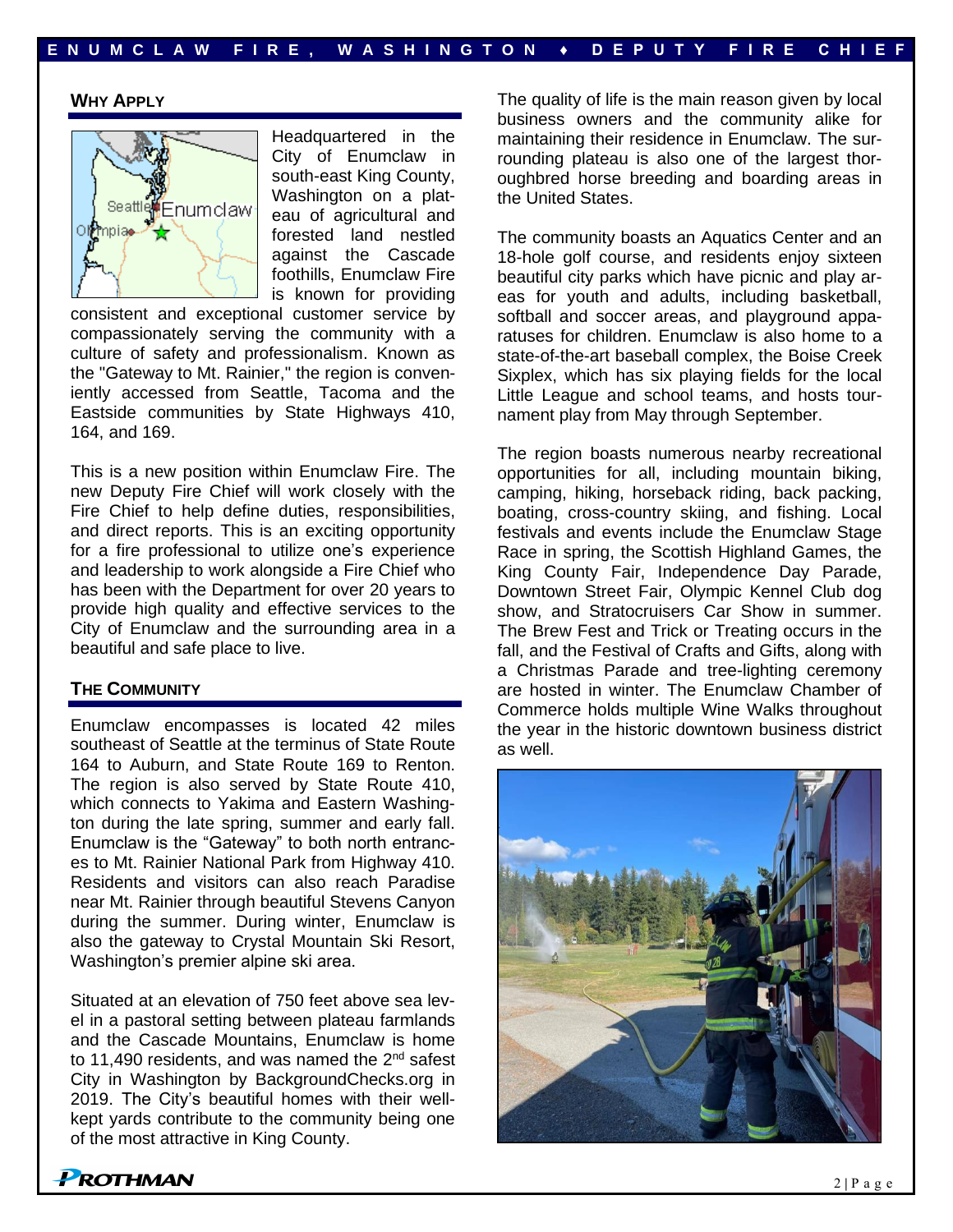## **THE DISTRICT**

The Enumclaw Fire Department provides emergency services to the City of Enumclaw as well as the surrounding rural plateau. The Enumclaw Fire Department covers approximately 56 square miles, protects a population of more than 20,000 citizens, and runs over 2,500 EMS and fire calls per year. Fire and EMS services are provided from two fire stations: Station 41 and Station 42. Primary services are provided from Station 41, which is staffed 24/7 by career firefighters and augmented by volunteer firefighters. Station 42 is primarily staffed utilizing a resident firefighter program. The Department is governed by a five-member Board of Fire Commissioners who are elected to rotating six-year terms. The Board of Fire Commissioners is responsible for establishing key policy, setting levies, developing and adopting the annual budget, reviewing and approving contracts, and appointing a Fire Chief. The Enumclaw Fire Department operates on an annual budget of \$6,541,300 with 26 FTEs including the Fire Chief, a Deputy Fire Chief, Fire Marshal, Training Captain, three Shift Captains, 16 Firefighters, an Administrative Manager, and two Administrative Assistants.

# **THE POSITION**

Under the direction of the Fire Chief, the Deputy Fire Chief serves as second in command of the Fire Department. The Deputy Fire Chief's activities include, but are not limited to, the management, coordination, planning, and organization of those activities not directly assumed by the Fire Chief. The Deputy Fire Chief will assist in labor negotiations and will act as the Fire Chief in his/her absence. The new deputy chief will be a central figure in carrying out and implementing major programs for the fire district, supporting the fire chief and being a confidant for the same.





Work is characterized by a substantial amount of management, administrative, and supervisory functions to protect life and property. The Deputy Fire Chief's primary function is to oversee duty crews and emergency operations for the Fire District. The Deputy Fire Chief manages the Operations Division of the Fire Department; coordinates the functions of, and gives general direction to the Fire Marshal, Training Captain and Shift Captains.

The Deputy Fire Chief also analyzes and evaluates operations and trends to ensure efficiency and adequacy of service, evaluates the department's training needs, ensures achievement of goals and objectives, and career development of all firefighters.

For a full job description and to view the full responsibilities of the position, please view the attachment found [here.](https://prothman.com/JobFiles/2922/Job%20Description%20Deputy%20Fire%20Chief.pdf)

# **OPPORTUNITIES & CHALLENGES**

**Leadership:** The new Deputy Fire Chief will inspire great performance through their actions and attitude and see mentoring and professional development as keys to success. The mentoring and professional development of staff will have a constant eye on performance improvement that not only addresses safety and service delivery, but also accountability of those assigned for the completion of work. It is expected the Deputy Fire Chief will take the time to get to know department staff, get a firm grasp on their talents and have the knowledge, skill, and abilities to evaluate and provide direction as needed. Managing change, when needed, in a positive manner is seen as a key to success.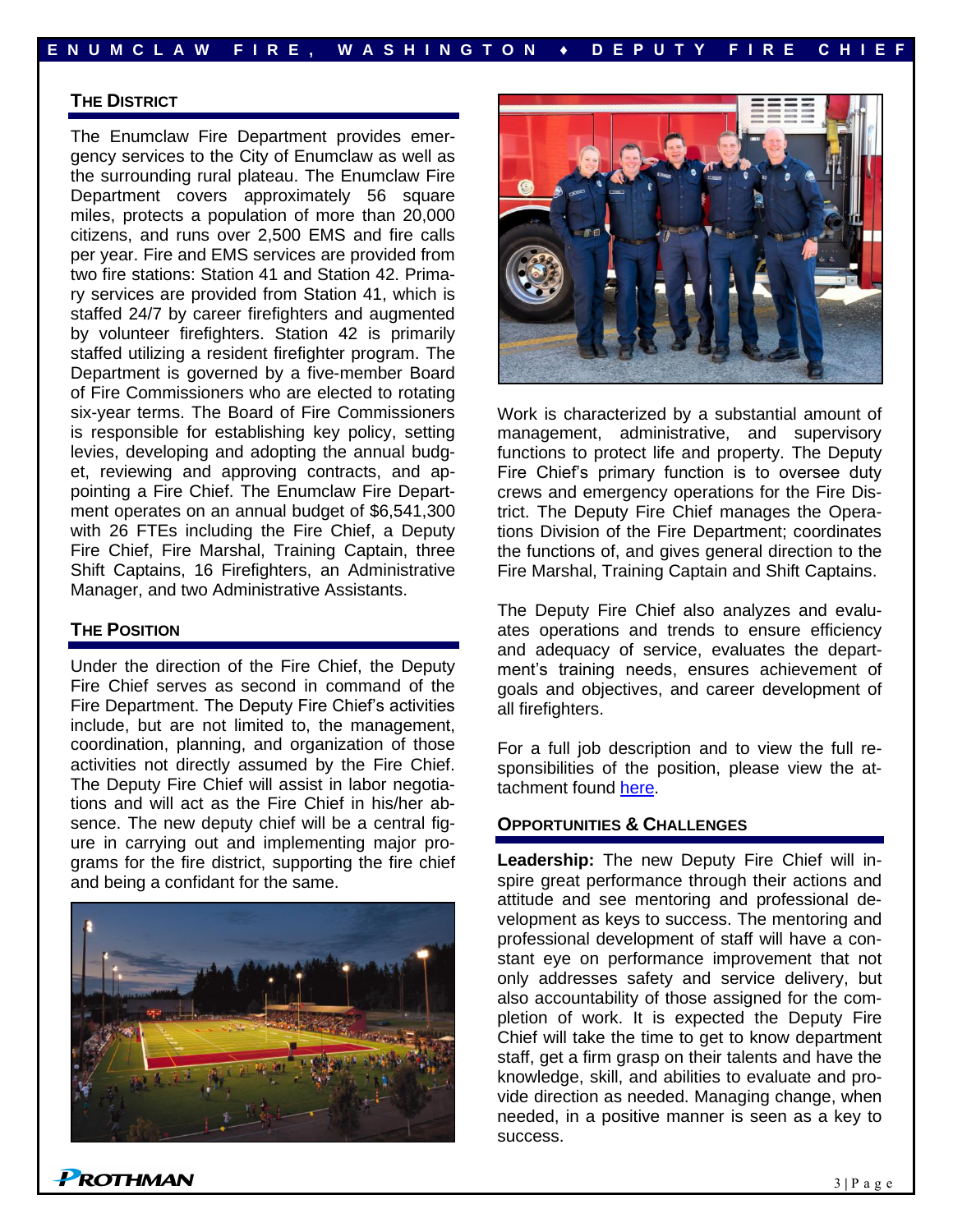**Communication:** It is expected that the Deputy Fire Chief will approach relationships with a mindset that "lifts each other up" that will in turn enhance the sense of family that exists at Enumclaw Fire and build trust with all the members of the agency. This will also require the incoming Deputy Chief to have the skills to help develop or enhance a vision for the agency with the Fire Chief and be able to communicate the same when interacting with the firefighters and staff on a daily basis.

**Consistency:** The Deputy Fire Chief must maintain interaction with the on-duty Captains on a daily basis to ensure consistency across all shifts. The new Deputy Chief will need to provide oversight to help establish priorities, yet not be a micromanager for those under their command.

**Partnerships:** The ideal candidate will see regional partnerships as a benefit to EFD and the community and will work to enhance the same on a continuing basis. The new deputy chief will work closely with the on-duty Captains to ensure emergency response coverage for participation in regional training activities.

# **IDEAL CANDIDATE**

#### **Education and Experience:**

A High School diploma, GED or equivalent, a minimum of ten (10) years of full-time fire/EMS service experience in Washington State, and a minimum of five (5) years of supervisory experience as a Shift Commander or Battalion Chief, preferably in a fire department of comparable in size or complexity, is required. Candidates must also have ICS Certification Levels 100, 200, 300, 400, 700, & 800, possess and maintain an EVIP certification or obtain one within 60 days of employment, be insurable under the Department's existing vehicle and umbrella liability insurance carrier, and maintain a valid Washington State Driver's License.

It is desired that candidates have completion of the National Fire Academy's Executive Fire Officer Program or comparable leadership program, and an associate or bachelor's degree in a related field. The ideal candidate will have knowledge of mergers, consolidations, service agreements, and regional fire authorities, along with experience with a volunteer or a combination fire department, experience with grant writing, Fire prevention/public education experience, and Emergency Manager experience.

The ideal candidate will be a proven fire service leader at the chief officer or shift commander level from a similar size or larger agency. Experience in a combination fire department, a strong operational background, experience in the collective bargaining process, and the confidence and ability to build strong relationships inside and outside the agency is a must. The ideal candidate places a high value on a respectful, is welcoming, and promotes a healthy work environment. This includes allowing flexibility and support for members "to do the right thing" when a situation isn't specifically addressed in policy.

#### **Necessary Knowledge, Skills and Abilities:**

• An understanding that the volunteer program is an essential resource for the community. The ability to work with agency staff to develop a strategy to enhance the same.

• Demonstrated ability to work collaboratively with labor groups. Experience in collective bargaining; MOU's, duty to bargain and developing a strong and positive relationship with the Local 3931 Executive Board.

• Demonstrated knowledge and experience in budget development, fiscal management, strategic planning, and organizational development.

• Experience engaging with a community, and the ability to be a strong advocate for the fire district. Candidates should have the political acumen that is required to constantly balance the needs of the firefighters, staff and the community.

• The ideal candidate will demonstrate excellent interpersonal skills, be an active listener and have a good sense of humor.

• Skill in being fiscally responsible and an advocate for accountability of community assets. Experience working closely with a Fire Chief and Board to advocate for a level of service that meets the needs of the community while staying within the District's authorized budget.

• Proven experience being firm, fair and consistent in the application of programs and standard operating procedures and in the application of discipline as needed.

• The ideal candidate will capitalize on 'teachable moments' in lieu of discipline whenever possible and bring accountability without being overbearing.

• A strong operational background and the ability to influence, support and recognize good behavior and skills.